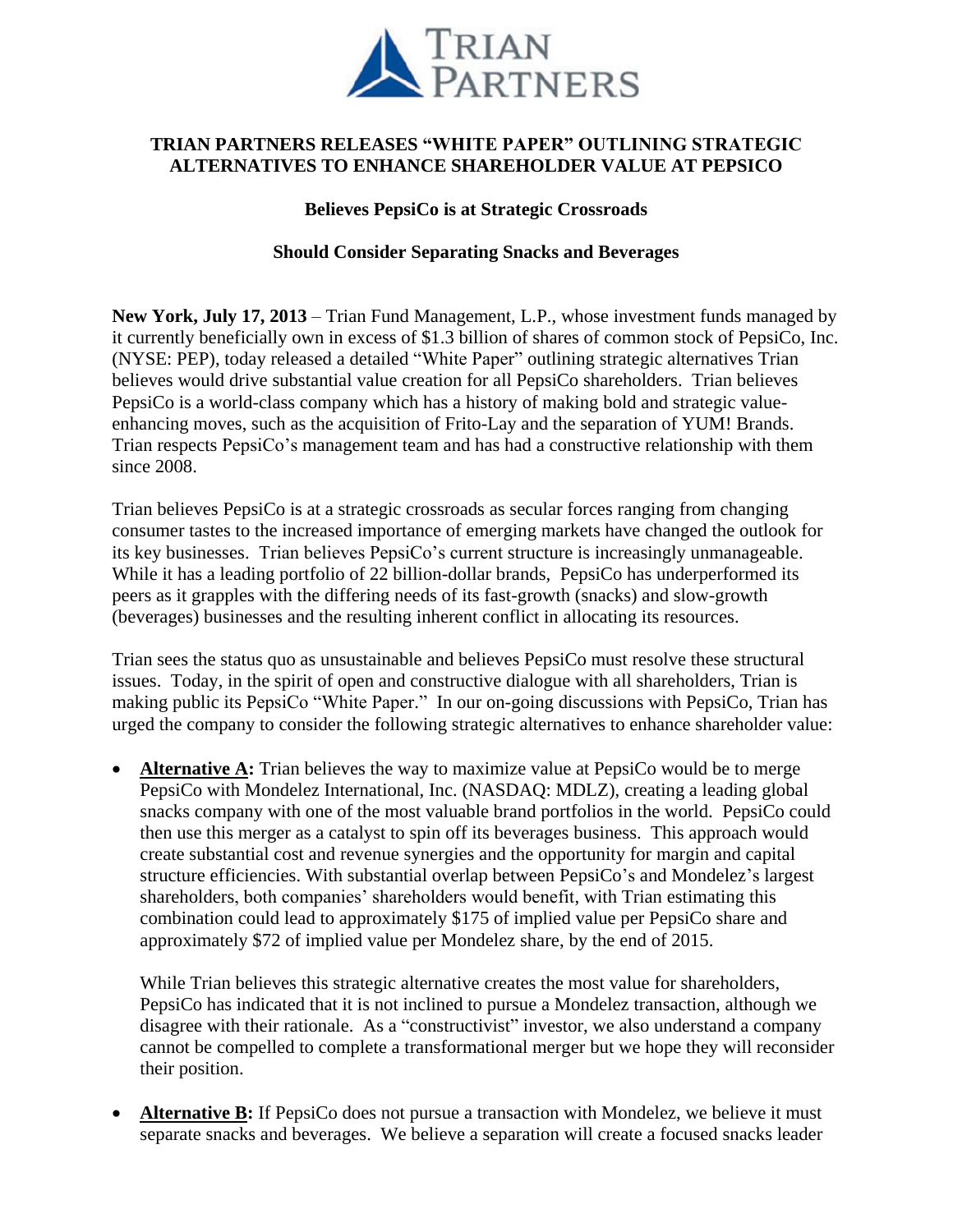positioned to have its trading multiple re-rated as it delivers attractive growth and productivity initiatives that hit the bottom line. We believe it will also create a beverages leader whose trading multiple will be re-rated as it combines an efficient capital structure, high dividend and operational improvements to unlock value. Trian believes this strategic alternative could lead to approximately \$136 to \$144 of implied value per share by the end of 2015, while preserving the possibility of a strategic transaction in the future, which could create additional value.

# # #

#### **About Trian Fund Management, L.P.**

Founded in 2005 by Nelson Peltz, Peter May and Ed Garden, Trian seeks to invest in high quality but undervalued and under-performing public companies and to work constructively with the management and boards of those companies to significantly enhance shareholder value for all shareholders through a combination of improved operational execution, strategic redirection, more efficient capital allocation and increased focus.

#### **Press Contact**:

Anne A. Tarbell Managing Director Trian Fund Management, L.P. 212/451‐3030 [atarbell@trianpartners.com](mailto:atarbell@trianpartners.com)

*The views expressed in this press release represent the opinions of Trian Fund Management, L.P. ("Trian") and the funds it manages (collectively,"Trian Partners"), and are based on publicly available information with respect to PepsiCo, Inc. (the "Issuer") and the other companies referred to herein. Trian Partners recognizes that there may be confidential information in the possession of the companies discussed in this press release that could lead such companies to disagree with Trian Partners' conclusions. Trian Partners reserves the right to change any of its opinions expressed herein at any time as it deems appropriate. Trian Partners disclaims any obligation to update the data, information or opinions contained in this press release.*

*Certain financial information and data used herein have been derived or obtained from filings made with the Securities and Exchange Commission ("SEC") or other regulatory authorities and from other third party reports. Neither Trian Partners nor any of its affiliates shall be responsible or have any liability for any misinformation contained in any third party, SEC or other regulatory filing or third party report. There is no assurance or guarantee with respect to the prices at which any securities of companies referred to herein will trade, and such securities may not trade at prices that may be implied herein. The estimates, projections, pro forma information and potential impact of the opportunities identified by Trian Partners herein are based on assumptions that Trian Partners believes to be reasonable as of the date of this press release, but there can be no assurance or guarantee that actual results or performance of the Issuer will not differ, and such differences may be material.* 

*This press release is provided merely as information and is not intended to be, nor should it be construed as, an offer to sell or a solicitation of an offer to buy any security. This press release*